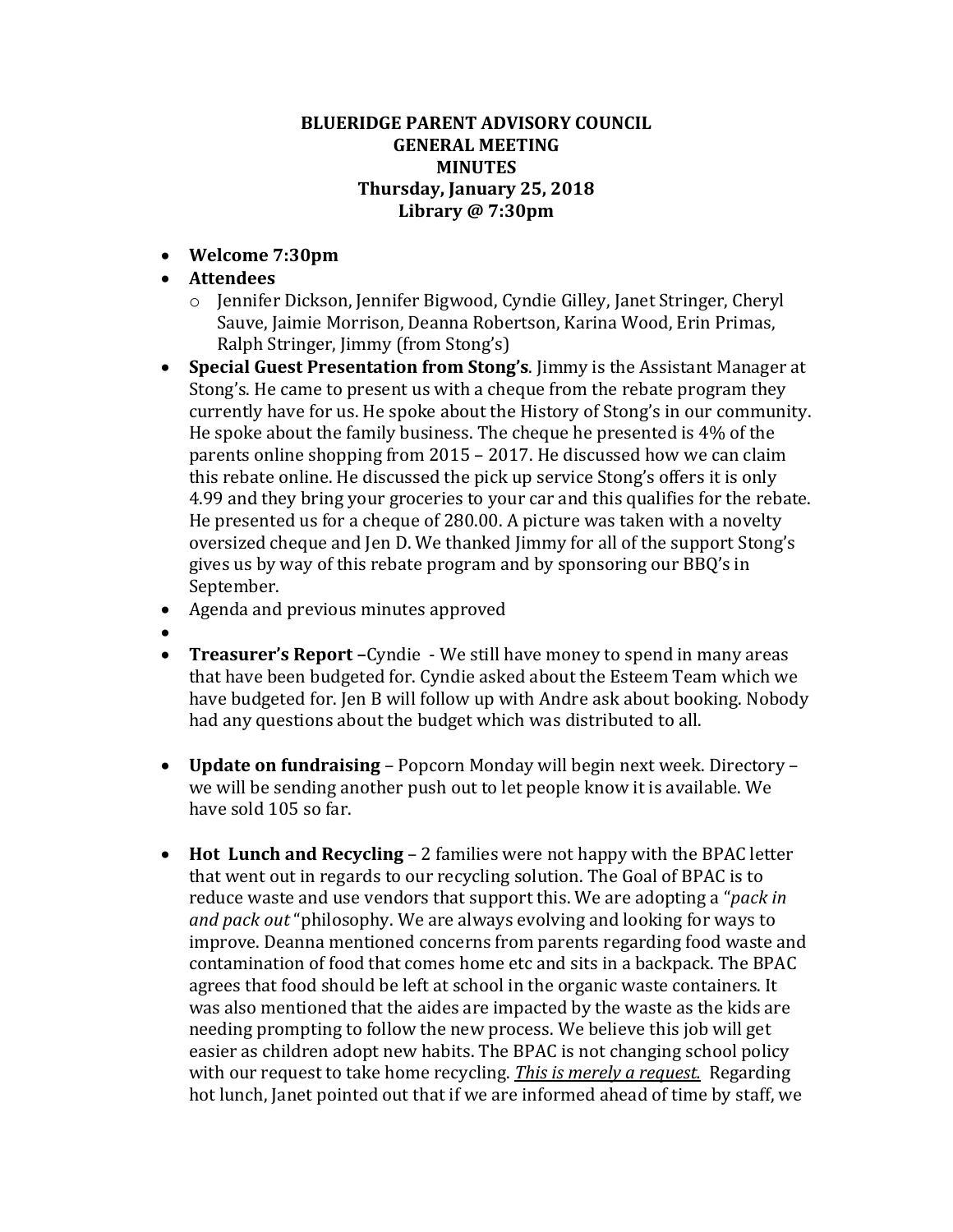can make accommodations to have hot lunch delivered possibly to another location or brought in earlier when there is an event or field trip that conflicts with hot lunch delivery times.

- **Movie Night** Is tomorrow night. Over 62 pizzas ordered. Jen D will count entrants to get an idea as to how many people attend so we have numbers for planning in the future.
- **Blueridge Gear** We had a profit of just over \$500.00. We will stick with paper orders next year as it is easier to distribute and order from one source. Jen B will look in to a different style of sweatpant for next year.
- **Skoah Gift Certificates** The BPAC has received \$100.00 so far. Thank you Skoah!
- **Deep Cove Brewery** Has brought in \$332.00 so far. Thank you Lisa M for your work on this!
- **Tree Chipping** Profit was \$1,840.00 The BPAC thanks Ralph Stringer and the Grade 6's.
- **Parent Social** We have decided on March 8<sup>th</sup> at the Maplewood Pub. It is under new ownership. They offer appies and a drink with their ticket. There will be raffle baskets, silent auction, 50/50 and a Wine wall.
- **Card Project-** The due date for Art will be March 9th. The cards will have a more generic theme. Long term we will be rotating each year, 1 year Xmas cards the next year, Generic in the Spring.
- **Spring Bulbs Fundraiser** We will be offering seed mats and bulbs during the first two weeks of March.
- **Tomobola Jars** We talked briefly about the tombola jars. In the past we have rotated years as we would do the Spelling Bee on year and the next year Tombola . As we are not doing a Spelling Bee this year we may do Tombola Jars again at Good Neighbour Day which will take place on June 3 of this year.
- **Teacher Spending** Admin will look at the wish list and see what they can cover and what BPAC may be able to cover. An amount for the Intermediates has been approved for \$1,275.05 for learning science activity tubs. We want to encourage teachers to use funds for field trips as well. The Primaries have been approved for \$1600.00 for High Touch, High Tech. It is \$200.00 per class. We only had \$1500.00 budgeted and we will move the funds to make this happen. Jen D moves, Jen B seconded, all approved to move funds.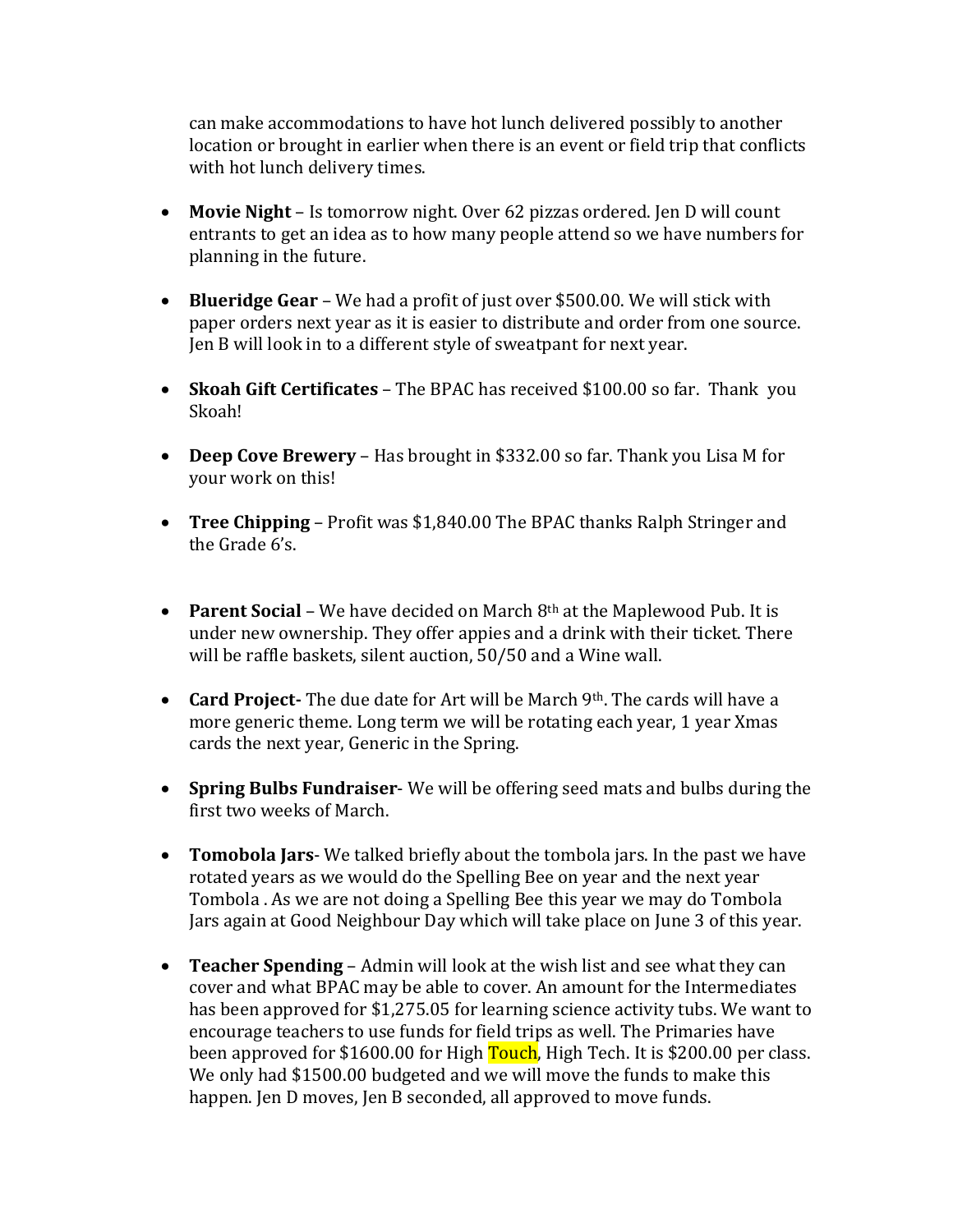- **Mathletics**  It has come to the administration's attention that the information from Mathletics is stored in the U.S. and this isn't permitted. Furthermore, it's been concluded that Mathletics does not align with our curriculum. BPAC regrets that it will not be approving funds toward Mathletics due to those reasons.
- **Big House** It was brought up that parents would like to know if the Grade 3's will be attending or not. Deanna talked to the Grade 3 teachers. The concern is that when Grade 3's used to go to outdoor school it had all the facilities of home, warm meals, comfortable beds, heat, etc. The Big House does not have these comfortable facilities and perhaps not a good option for children spending their first time away from home. The idea of going for a day trip has been brought up and Deanna is looking in to this. Last year the grade 3's did a day trip to Grouse Mountain. Janet asked if other schools in NVD in Grade 3 attend. It was noted that some schools do send their Grade 3's overnight. Deanna will find out if the day trip is an option and communicate to parents. She will gather feedback from other schools, grade 3 teachers, and BPAC. Deanna **acknowledges** the importance and the tradition of outdoor school in our district.
- **Eco Kids** Is having a break and will start mid February. It will start with an indoor session perhaps updating recycling signs.
- **FOS** Jaimie will attend the meeting tomorrow at 9:15
- **DPAC** Jan 31<sup>st</sup> Leah Peskett will be attending.
- **Emergency Preparedness** Meeting was held at Windsor on January 16th. 3 BPAC members attended. The event was not well attended. Attendees feel it was more focused on home preparedness and did not answer a lot of their questions as to what would happen at school. It was stressed that it is very important to have your emergency contacts up to date.

## **Principal / Vice Principal Report:**

- o Principal Report
	- In the past, Action Schools gave baskets of equipment to schools to support healthy living. They now offered a grant of 300.00 to support healthy eating and living. Additionally, each teacher could receive 100.00 to support healthy eating and living. They can also bring a dietician in to help make healthy food choices. Blueridge will be bringing in a dietician to assist with the Food Access Program. They have also asked if they can speak with BPAC about healthy choices in regards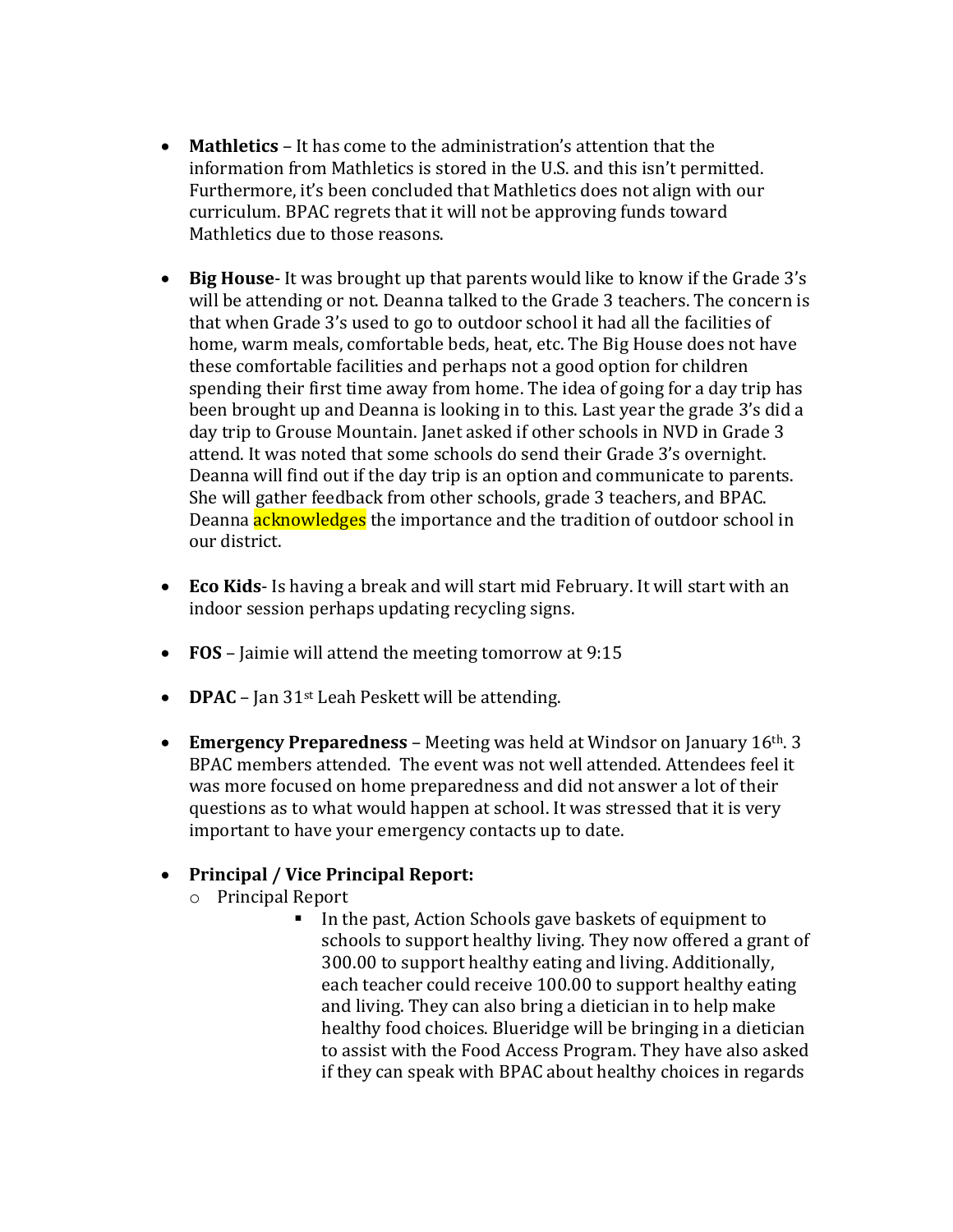to our events and fundraising. Deanna would like to know if BPAC is interested.

- Report Cards- Term 1 report cards were published in December with the new format. We gave feedback. The reporting itself seems to be useful however a lot of parents are frustrated with having to create a new password to get online each time. It is a barrier for parents to get easy access to the report cards. All families are not looking at the report cards in a timely manner. Perhaps if it would be possible to have the report cards emailed? Deanna has also mentioned that the school district is piloting different ideas in regards to reporting, possibly more face to face, less formal written reports.
- Blueridge Elementary's  $50<sup>th</sup>$  Anniversary is this year. Deanna is envisioning a legacy piece. There is a time capsule that will be opened in April 2018.
- Fruit & Vegetable Program has a fundraiser to sell produce. This fundraiser was done at Deanna's last school. There are volunteers needed for the unpacking etc. Deanna was wondering if the BPAC would be interested. Karina noted that we do have a rebate program with SPUDS, though this would be a onetime sale. You can buy 3 or 5 pound bags of fruit and vegetables. We have asked Deanna to find out details on the profits etc and we can have a look at it.
- We have created a new learning space near the gym and they are thinking of creating a learning space, with the Reggio Emilia approach (art and nature based). Deanna will be visiting the HIVE, a natural learning space in Delta for inspiration and to pick up ideas to create a beautiful space. The Reggio Emilia approach is inquiry based with nature, art and environment acting as a 3rd teacher. There may be possible grants for this but they may want to come to the BPAC for some help.
- Vice Principal Report/Erin
- Volleyball starts next week it will run for 5 weeks,
- Choir starts next week. Grade 4 and 5 will be Tuesday and Grade 6 and 7 will be Thursday. After a few weeks they will all be together.
- Ski Program Day 2 is tomorrow. Everyone is having a great time.

## **Other business:**

BPAC would like to host Girls with Grit and Iguy there is a lot of interest

Karina wanted to mention that we need to drive more people to the Facebook group. Maybe at movie night we can sign people up.

**Adjournment:** Motion Jaimie, seconded Cyndie